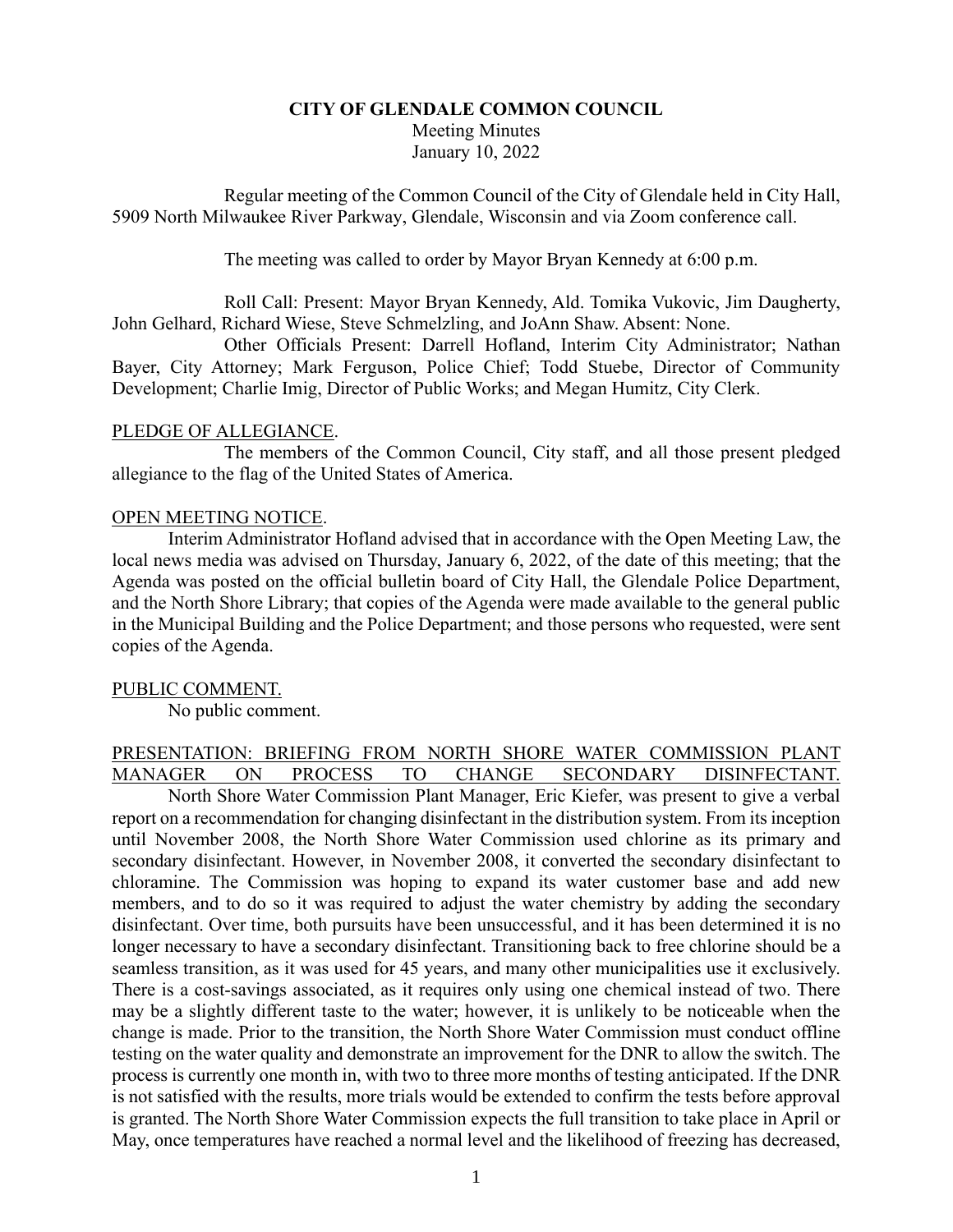reducing the chance of water main breaks.

Ald. Daugherty asked for clarification on the original reason for the switch from chlorine to chloramine. Mr. Kiefer stated at the time of the change the North Shore Water Commission was gearing up to sell more water to the City of Mequon; however, the process ended up falling through. It was also believed they would be able to gain the Village of Shorewood as a member of the Commission, which also did not happen. At the same time, the North Shore Water Commission was attempting to be proactive in reducing disinfection byproducts, as new regulations came out which were used in water utilities' measurements. Due to their proactiveness, the Commission knows that when they return to the use of free chlorine, they will not have any problems with disinfectant byproducts, as it was safely used before.

Ald. Schmelzling questioned if there are a lot of communities that utilize chlorine versus chloramine, as well as whether there are any concerns about the growth in our community and the Commission's ability to meet demand. Mr. Kiefer stated approximately 70 percent of communities use chlorine, including cities such as Chicago, Green Bay, and Madison. In addition, the North Shore Water Commission has ample capacity to handle the needs of the community, including the projected growth.

#### CONSENT AGENDA.

#### I. File No.

Adoption of Minutes of Meeting held on December 21, 2021, Approval of Accounts Payable, Approval of 2022 World Migratory Bird Day Resolution, and Confirmation of North Shore Library Board and Community Development Authority Appointments.

Motion by Ald. Daugherty, seconded by Ald. Schmelzling, to adopt the minutes of the meeting held on December 21, 2021, approve Accounts Payable, approve 2022 World Migratory Bird Day Resolution, and approve Confirmation of North Shore Library Board and Community Development Authority Appointments. Ayes: Ald. Vukovic, Daugherty, Gelhard, Wiese, Schmelzling, and Shaw. Noes: None. Absent: None. Abstain: None. Motion carried.

#### NEW BUSINESS.

#### II. File No.

Recommendation from Plan Commission to Schedule a Public Hearing on February 14, 2022, at 6:00 p.m. for Change of Zoning 1616 West Bender Road from S-1 Special to Planned Unit Development for a Multi-Family Residential Facility.

Mayor Kennedy stated a request was received from Devo Properties LLC to rezone 1616 West Bender Road to Planned Unit Development for a Multi-Family Residential Facility. This request was originally brought to the Council in November 2021. Current zoning of the property is S-1 Special District. The application was provided, as well as reviewed by Plan Commission and a public hearing was held. The Plan Commission unanimously recommended the Common Council rezone the property. The next step is for the Common Council to hold a public hearing, which would be scheduled for February 14, 2022, at 6:00 p.m.

Ald. Daugherty questioned if there will be different parking ratio now versus after the development is completed. Mayor Kennedy confirmed there is currently parking on the sides and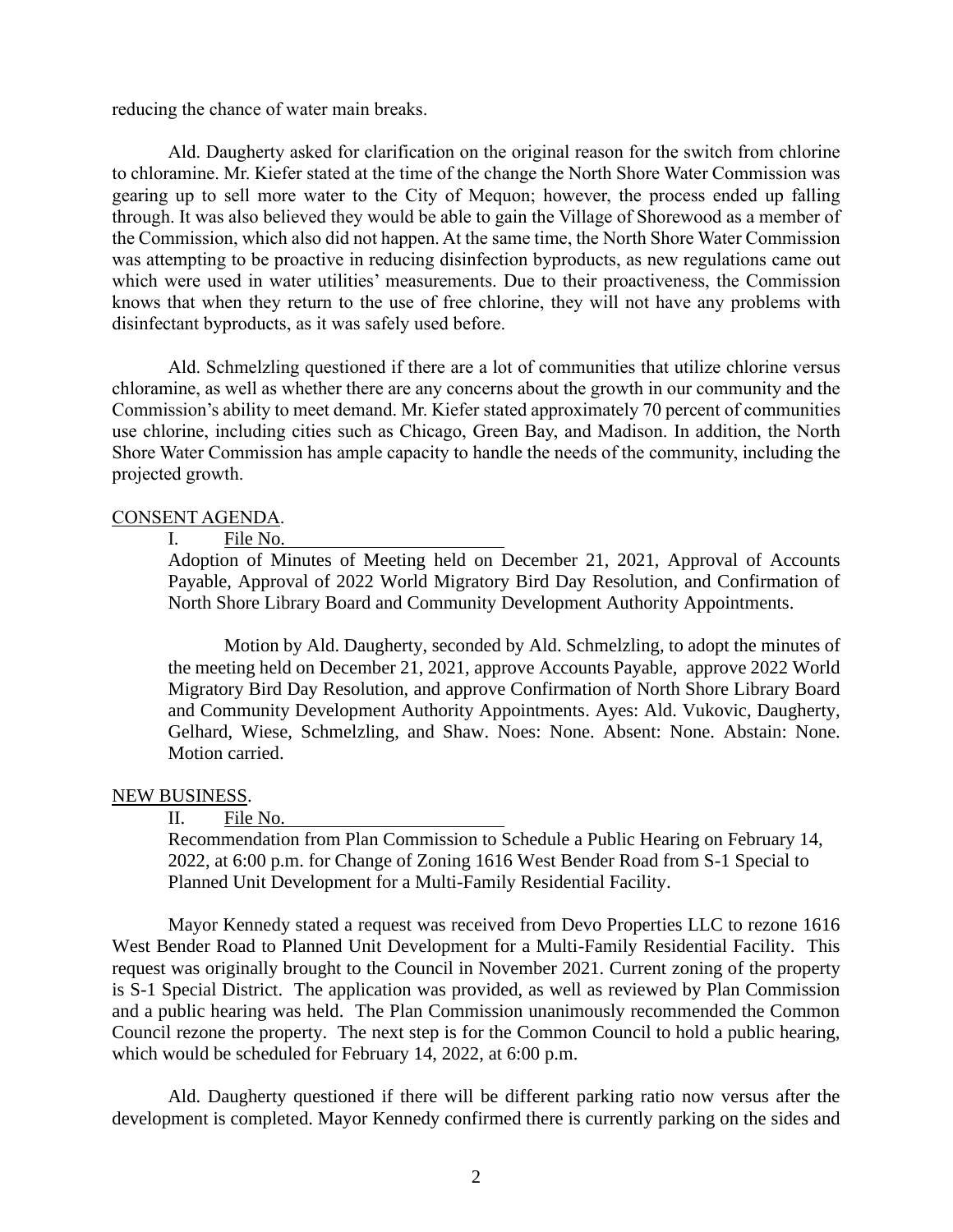the front of the building; however, there will eventually be parking added in the back of the building in addition to garages, which will provide more space than required by City ordinance.

Motion by Ald. Daugherty, seconded by Ald. Gelhard, to schedule a public hearing on February 14, 2022, at 6:00 p.m. for change of zoning for 1616 West Bender Road from S-1 Special District to Planned Unit Development District for a Multi-Family Residential Facility. Ayes: Ald. Vukovic, Daugherty, Gelhard, Wiese, Schmelzling, and Shaw. Noes: None. Absent: None. Abstain: None. Motion carried.

III. File No.

Recommendation to forward to the Plan Commission a Review of Rezoning Request of 5812 and 5820 N Green Bay Avenue from B-4 Office District to M-1 Warehouse, Light Manufacturing, Office and Service District.

Mayor Kennedy stated City staff has been in discussion with a developer for a development that could include a portion of 1717 W. Civic Drive as well as 5812 and 5820 N. Green Bay Avenue. The property at 1717 W. Civic Drive is zoned properly for the potential use. The other two properties would need to be rezoned to match the 1717 W. Civic Drive. It is anticipated additional information related to a Certified Survey Map would be presented to the Plan Commission at the March 1, 2022 meeting. To be able to assist with their timeline, the City is the applicant for the rezoning process.

Ald. Schmelzling questioned if it can be disclosed what will be developed in this location. Interim Administrator Hofland stated that information cannot be disclosed at this time.

Ald. Wiese questioned if the development will extend further to the east, which Interim Administrator Hofland confirmed to be the case.

Motion by Ald. Daugherty, seconded by Ald. Wiese, to forward to Plan Commission a review of rezoning request of 5812 and 5820 N. Green Bay Avenue from B-4 Office District to M-1 Warehouse, Light Manufacturing, Office and Service District. Ayes: Ald. Vukovic, Daugherty, Gelhard, Wiese, Schmelzling, and Shaw. Noes: None. Absent: None. Abstain: None. Motion carried.

IV. File No.

Review and Approval of Intergovernmental Cooperation Agreement between the Milwaukee Metropolitan Sewerage District (MMSD) and the City of Glendale for the Kletzsch Dam Fish Passage Project.

Interim Administrator Hofland stated the Wisconsin DNR, Milwaukee County and MMSD have been working to develop a fish passage at the Kletzsch Park Dam. A presentation was given by MMSD on November 8, 2021. An Intergovernmental Agreement was provided to Council, which was received in December 2021 and reviewed by Attorney Fuchs, which indicates the City will sell the parcel for \$1. Furthermore, MMSD will continue to maintain the property to restrictions identified by FEMA and WDNR when the City purchased the property with grant funding. Mayor Kennedy added the land is currently zoned for conservation and cannot be developed, which is consistent with the MMSD proposal.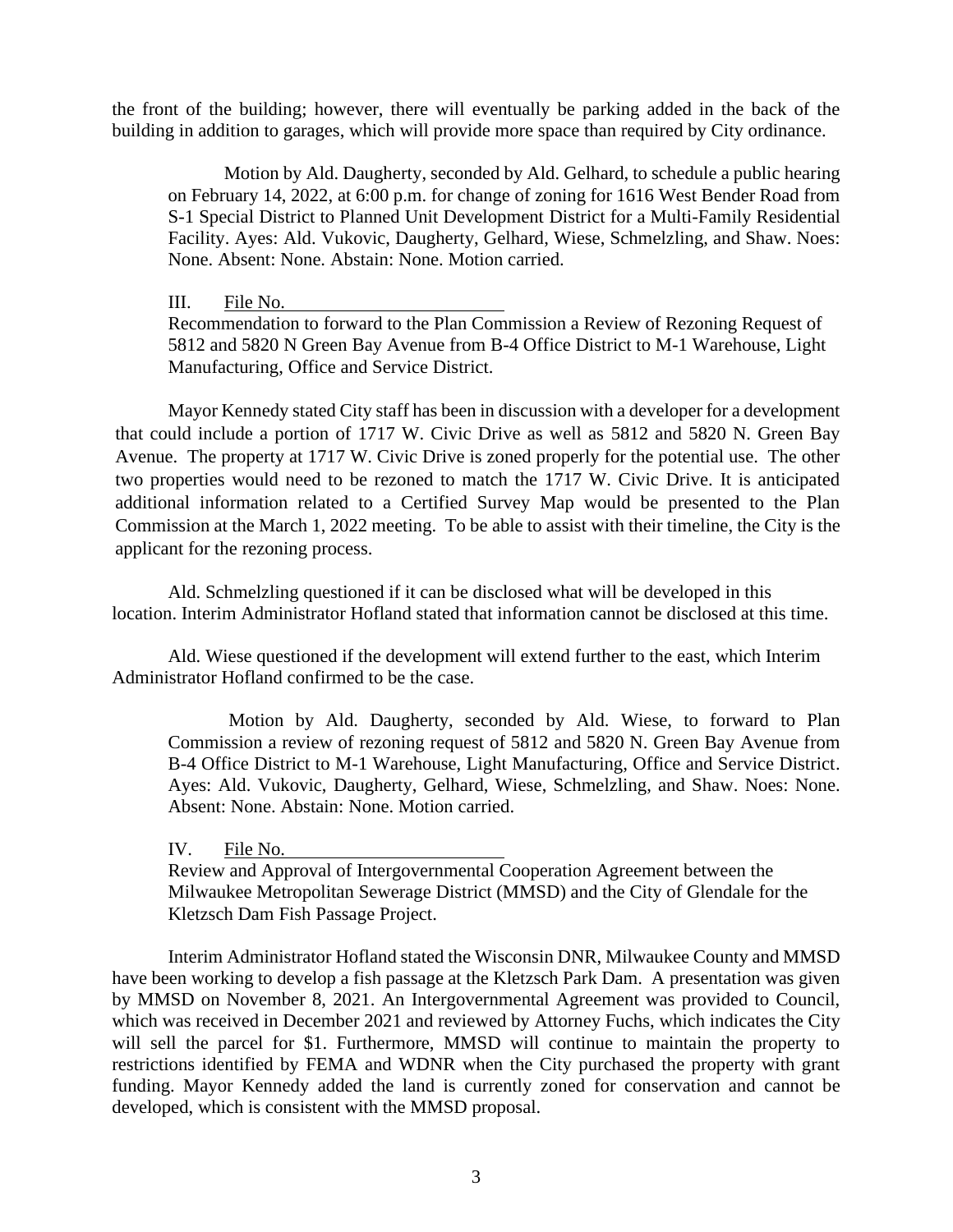Motion by Ald. Wiese, seconded by Ald. Shaw, to approve the Intergovernmental Cooperation Agreement between the Milwaukee Metropolitan Sewerage District (MMSD) and the City of Glendale for the Kletzsch Dam Fish Passage Project. Ayes: Ald. Vukovic, Daugherty, Gelhard, Wiese, Schmelzling, and Shaw. Noes: None. Absent: None. Abstain: None. Motion carried.

V. File No.

Review and Approval of Bid for the DPW Building and Yard Video Survelliance Solution System.

Mr. Imig stated as part of the Glendale City Hall construction process, the DPW's camera line was severed. Additionally, the existing cameras and system are obsolete and no longer serve the needs of current operations. Most specifically, outside theft and "illegal" dumping in the DPW yard dumpsters have increased the need for a new, complete coverage system. The package also includes a monitor to be mounted in the Police Department's front desk area, allowing for direct monitoring and recording. In October 2021, the City solicited proposals for a new DPW building and yard camera system. Three were contacted and two replied. Professional Communications Systems (PCS) had the lowest bid. They sell and service some of the same systems the City currently uses. Furthermore, staff contacted Rich Foscato, Director of Information Technology, with the Bayside Communications Center. As part of an online meeting with representatives from PCS, Mr. Foscato and staff posed several questions regarding the equipment. Afterward, the representative's review was completed with confidence that the proposal would satisfy the requirements and needs.

Ald. Wiese questioned if Glendale will be purchasing or leasing the system, since pricing options for both are provided, as well as raised the question as to why the other bids were not provided in the memo. Mr. Imig confirmed the City will be purchasing the equipment, as that is the most cost-effective option. Mr. Imig did not have the other bids available during the meeting; however, he will provide them to Council to assure them PCS was the lowest bid.

Ald. Daugherty raised the question that different values are often provided for different bids, and whether the lowest bid would provide the best value in this case. Mr. Imig confirmed this was the reason for his consultation with Mr. Foscato from IT, which helped determined Glendale is indeed receiving the best product for the best price.

Motion by Ald. Wiese, seconded by Ald. Shaw, to accept the low bid and award of proposal to Professional Communications Systems for the base bid amount of \$29,562.00 for the Bid for the DPW Building and Yard Video Surveillance Solution System. Ayes: Ald. Vukovic, Daugherty, Gelhard, Wiese, Schmelzling, and Shaw. Noes: None. Absent: None. Abstain: None. Motion carried.

VI. File No.

Review and Approval of Bid for the DPW Building Garage Door Replacements.

Mr. Imig stated the DPW garage doors are over, at least, 20 years old. Additionally, they are cycled approximately 20 or more times each day. Adding to these factors, the doors have exceeded their purchase price in repairs. Subsequently, in October 2021, the City solicited proposals for a new DPW building garage doors, necessary hardware and openers. Three were contacted and Consolidated Doors, Inc. had the lowest bid. They sell and service the same systems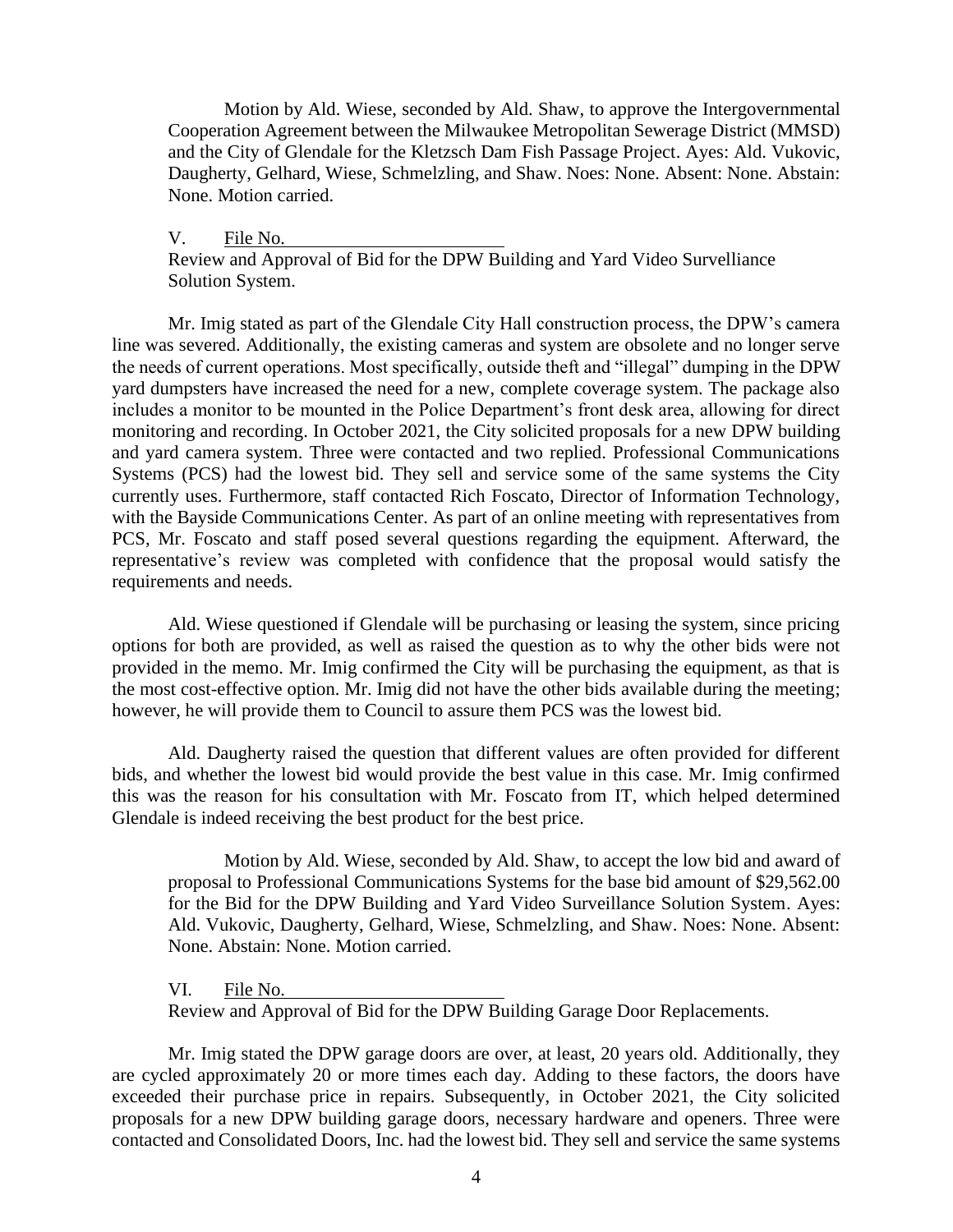that the City currently uses. Also included in the bid is preventative maintenance. Previously, there was not an ongoing plan for the doors which most likely contributed to their failures over time.

Ald. Schmelzling questioned if there are more than two preventative maintenance services included in the package, as it was unclear in the proposal. Mr. Imig clarified there is a preventative maintenance that goes beyond two services included in the bid and the package provided meets the City's needs and expectations.

Motion by Ald. Shaw, seconded by Ald. Daugherty, to accept the low bid and award of proposal to Consolidated Doors, Inc. for the base bid amount of \$47,211.00 for the Bid for the DPW Building Garage Door Replacements. Ayes: Ald. Vukovic, Daugherty, Gelhard, Wiese, Schmelzling, and Shaw. Noes: None. Absent: None. Abstain: None. Motion carried.

VII. File No. Review and Approval of Bid for the 2022 Glendale Sewer Lining & Manhole Rehabilitation Project.

Mr. Imig stated three companies placed bids for the 2022 Glendale Sewer Lining & Manhole Rehabilitation project. The estimated construction engineering costs are \$20,000 for this project. The bids were as follows: Visu Sewer, Inc. - \$385,420.60; Michels Corporation - \$398,848.00; Insituform Technologies USA, LLC - \$705,235.70. Visu Sewer, Inc. was the low bid and is an established contractor in the area, having performed well on other similar construction projects in the City.

Motion by Ald. Shaw, seconded by Ald. Schmelzling, to accept the low bid and award of contract to Visu Sewer, Inc. for the base bid amount of \$385,420.60 for the 2022 Glendale Sewer Lining & Manhole Rehabilitation Project. Ayes: Ald. Vukovic, Daugherty, Gelhard, Wiese, Schmelzling, and Shaw. Noes: None. Absent: None. Abstain: None. Motion carried.

VIII. File No.

Review and Appointment of Peter Sorensen from Davey Resource Group as the City Forester for 2022.

Mr. Imig stated the City of Glendale does not have a certified forester on staff. The City Forester shall annually be appointed by the Mayor, subject to Council confirmation, at the Council's organizational meetings. On January 11, 2021, the Common Council voted to authorize the Director of Public Works to enter into a three-year (2021-2023) general forestry services contract with Davey Resource Group (DRG). At the end of 2023, Staff will again solicit bids for general forestry services. The request will again be for a three-year period.

Ald. Gelhard questioned why Council is reviewing the appointment, since the contract is ongoing. Mr. Imig clarified it is part of City ordinance to approve the forester appointment annually. The contract allows the City to keep working with Davey Resource Group; however, the annual appointment allows for changes in a forester within the company if necessary.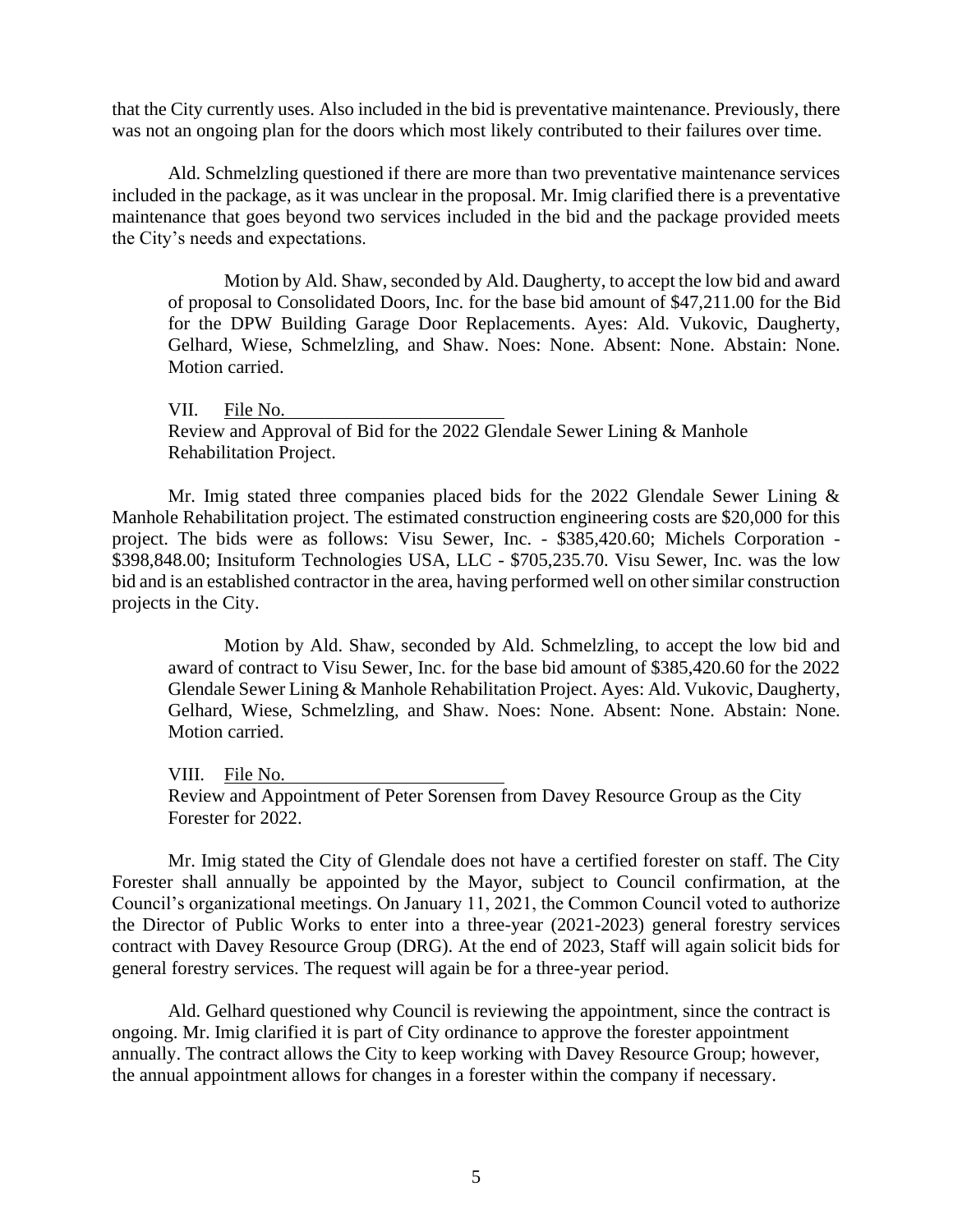Ald. Schmelzling stated he has had constituents express satisfaction with work done on trees and shrubs in the right-of-way. Mr. Imig clarified those projects are completed by DPW crew members.

Motion by Ald. Shaw, seconded by Ald. Gelhard, to appoint Peter Sorensen from Davey Resource Group as the City Forester for 2022. Ayes: Ald. Vukovic, Daugherty, Gelhard, Wiese, Schmelzling, and Shaw. Noes: None. Absent: None. Abstain: None. Motion carried.

IX. File No.

Review and Approval Change of Equipment Purchase in the 2022 General Fund Budget – Two Patrol Truck Cab and Chassis.

Mr. Imig stated the 2022-2026 Five-Year Capital Improvement Program was adopted July 12. 2021. The Common Council approved the purchase of a Plow Truck with Wing at \$185,000, in 2022, for the Public Works Department. The cab and chassis' purchase would not be received until 2023. Staff solicited proposals the cab and chassis. Three were contacted and Lakeside International Trucks had the lowest bid of \$204,966.00. Lakeside told staff that once Navistar (truck manufacturer) starts taking orders for 2023, they believe the packages will be sold out in record time. Their recommendation is that the City must order those trucks in the next 30 days or must wait for 2024 production. This would drastically push back the DPW's truck replacements, if Staff waited until 2024, which would be crippling.

Additionally, staff is proposing to use the monies approved for the Plow Truck with Wing in bucket truck in 2023, to purchase two plow packages (salt spreader, wing, plow, etc.) for the aforementioned cab and chassis. After hearing from the vendor (Casper's Truck Equipment), there are only minor, if any, delays. All totaled, Staff is proposing to purchase two cab and chassis in 2022, instead of an unavailable, complete Plow Truck with Wing package. Staff would then have on hand, the most critical components of the plow truck builds. Upon approval Staff will then update the annual Five-Year Capital Improvement Program for 2023 to include the two cab and chassis and plow packages for those two trucks. The best-case scenario would then allow staff to have two new complete trucks at the end of 2023, to replace two more of the 30+ year old, failing trucks. Additionally, this allows staff to only miss a year of replacement, yielding far less expensive repairs and failures during the snow and ice seasons.

Finally, Staff would like the approved purchase price to the not-to-exceed amount of \$205,000. This purchase price would be pushed to 2023, when the cab and chassis' will be received, as previously mentioned.

Ald. Daugherty stated he is the CFO for Lakeside International Trucks, and the supply chain issues are an increasing problem which means there is no chance of obtaining the vehicles in 2022 and it means essentially getting in line for product for 2023.

Motion by Ald. Shaw, seconded by Ald. Wiese, to approve change of equipment purchase in the 2022 Capital Improvement Program – Two Plow Truck Cab and Chassis for a not-to-exeed price of \$205,000.00, replacing the previously approved Plow Truck with Wing in 2022 and moving it forward to 2023. Ayes: Ald. Vukovic, Gelhard, Wiese, Schmelzling, and Shaw. Noes: None. Absent: None. Abstain: Ald. Daugherty. Motion carried.